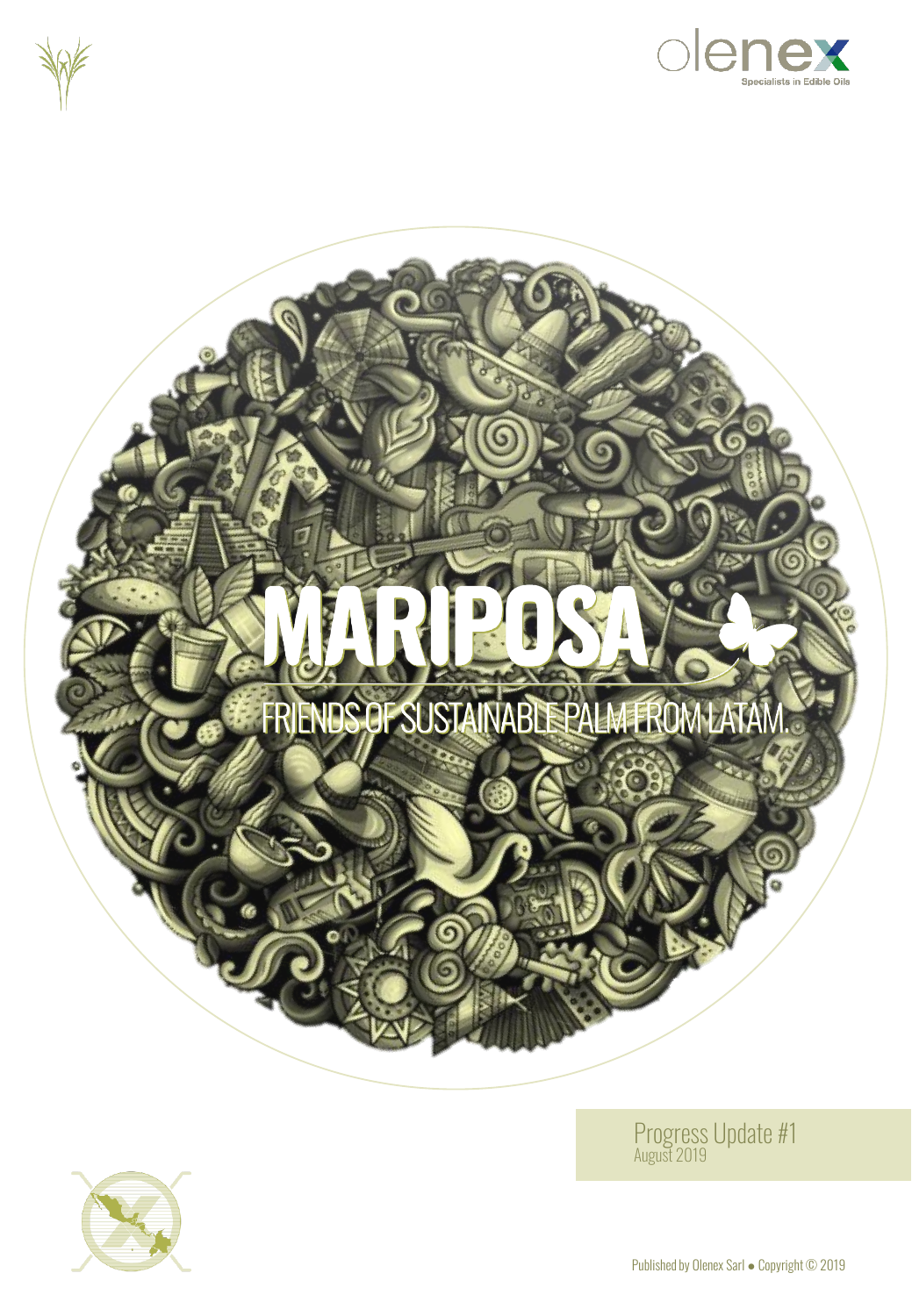



"With MARIPOSA, we bring smallholders' sustainability knowledge to the next level."

Daphne Hameeteman, Olenex Sustainability Manager

# DEAR FRIENDS

*of sustainable palm oil from Latin America! Welcome to the first MARIPOSA Progress Update.*

*MARIPOSA is all about shared responsibility – our joint commitment to support the development of a sustainable palm oil supply chain. It all started in 2016 when Olenex and Wilmar initiated WISSH – our first smallholder project in Latin America.*

*The WISSH [smallholder](https://spark.adobe.com/page/VJQGkH7ItNByM/) support program was a great success. Running until 2018, Wilmar, Olenex and partners trained more than 3300 Honduran smallholder farmers on our No [Deforestation,](http://www.olenex.com/palmsupplychain.html) No Peat, No Exploitation (NDPE) policy, good environment & agricultural practices, good business practice, pest & disease control and social responsibility. MARIPOSA will build on the WISSH program.*

*With MARIPOSA we aim for smallholder farmers to become sustainable entrepreneurs by gaining more understanding on market requirements for sustainable products as well as increase capacity for implementing the required sustainable practices.*



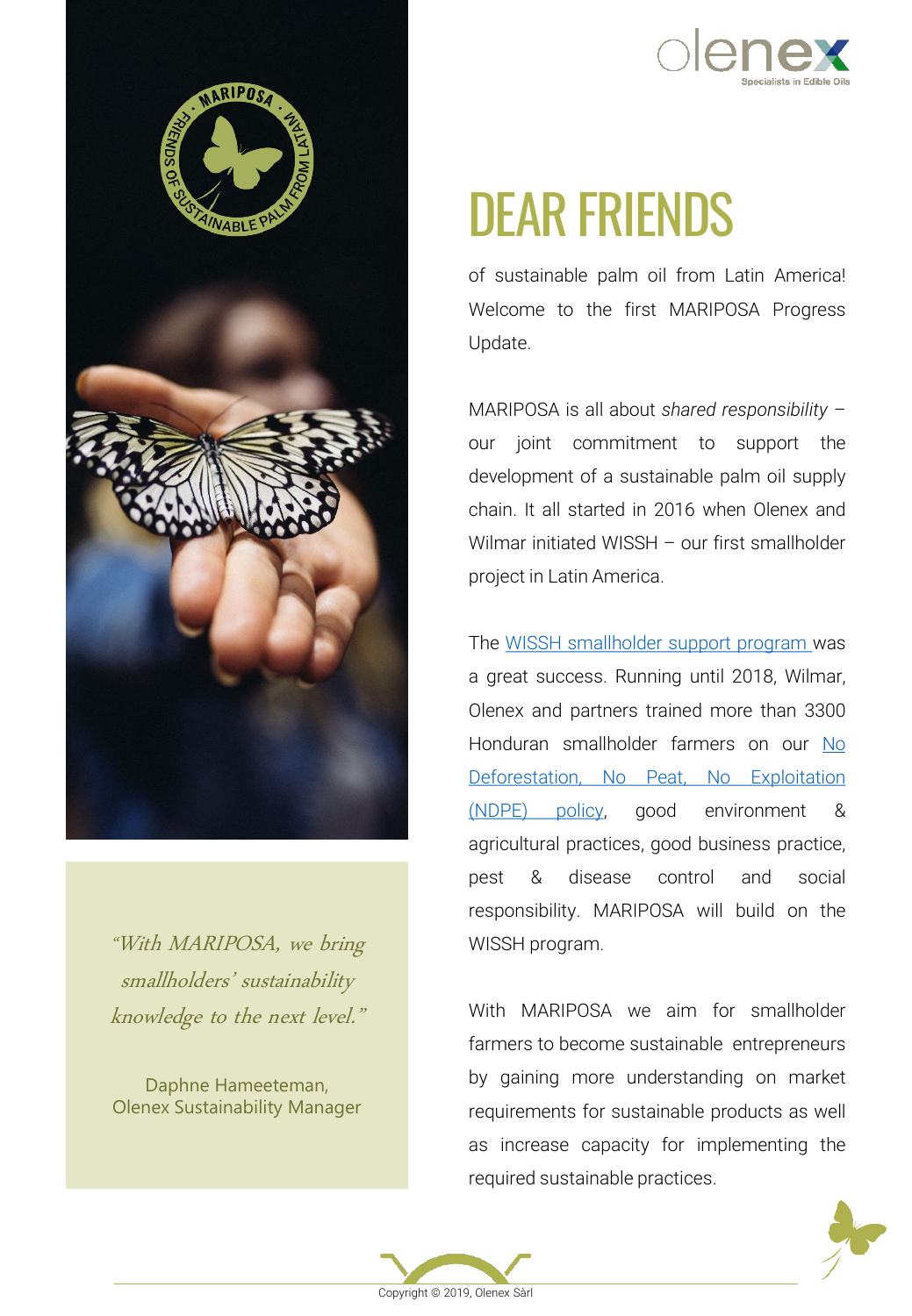

## SMALLHOLDERS ACHIEVE **CERTIFICATION**

*The ultimate goal is to certify four groups of smallholders either under a group certification scheme or – alternatively – directly under the mill certificate.*

*Successfully implementing sustainable practices and reaching certification requires smallholders to increase their knowledge about certification and obtain skills to manage plantation data. To facilitate the smallholder certification process, the mill or an external group manager will be appointed to organize, guide, monitor and control smallholders towards compliance with sustainability requirements.*

## OUR **OBJECTIVES**

- *1. Embedding Olenex's No Deforestation, No Peat, No Exploitation (NDPE) policy in smallholder practices.*
- *2. Implementing group management.*
- *3. Building smallholders' capacity as sustainable entrepreneurs.*
- *4. Develop smallholder business intelligence on plantation data and decision making.*
- *5. Introducing smallholders to certification standards as a tool to manage a sustainable business.*







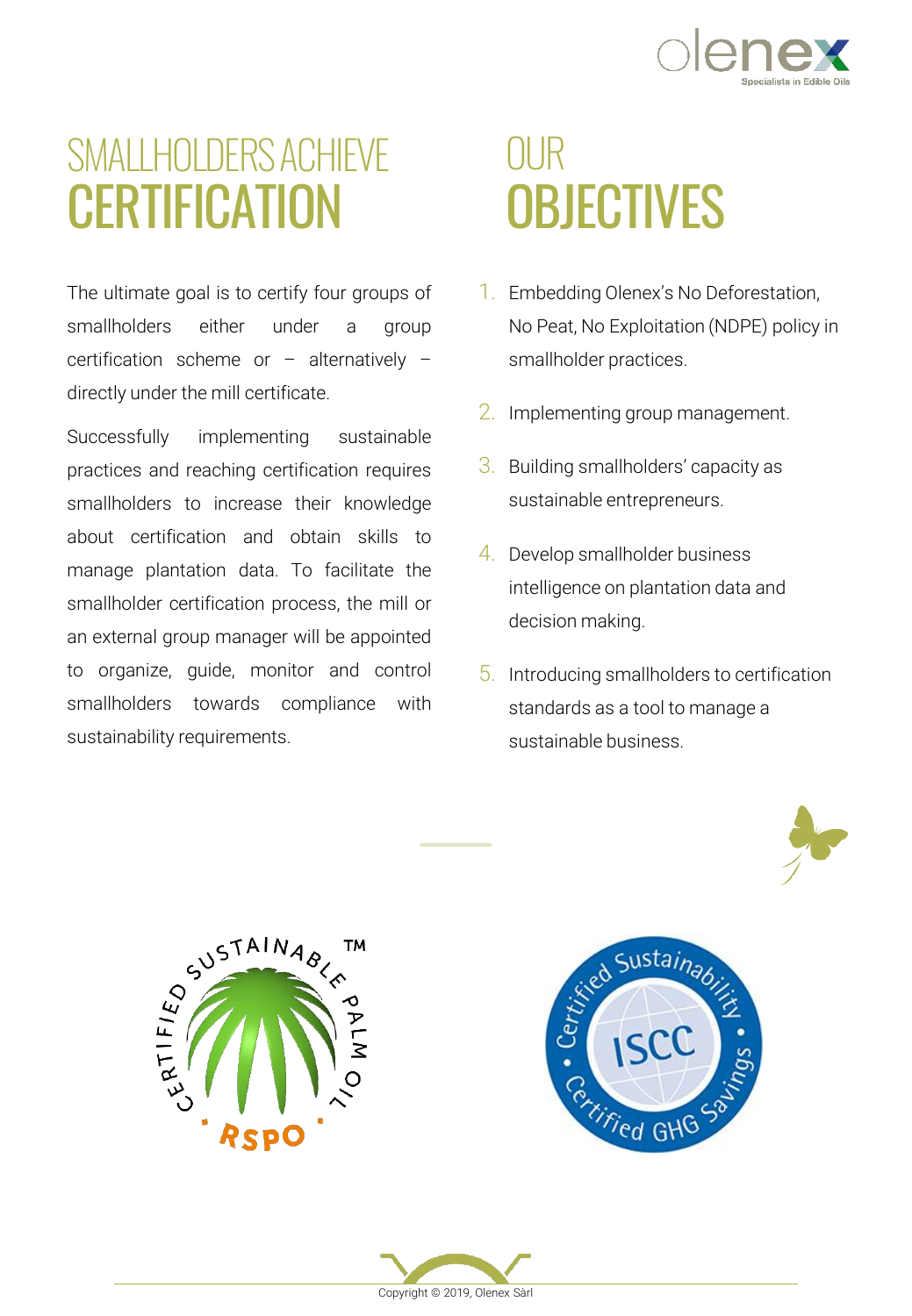

## SUPPLY CHAIN INDIVIDUALS BECOME PARTNERS

### **Mariposa**

*The MARIPOSA fund is primarily financed through the contributions from Olenex customers. Through a crowdfunding mechanism, Olenex collects contributions from committed customers. One hundred per cent of the funding collected goes to project implementation.*

### Wilmar

*Wilmar aims to lead the sustainable transformation in the palm oil sector in Latin America. As a major buyer in the region, Wilmar is the project coordinator.*



#### **Olenex**

*Olenex is one of the main buyers of palm oil from Latin American growers and a European market leader in refined vegetable oils and fats. Olenex is the enabler of MARIPOSA.*

## Asapalsa, Hondupalma, Honducaribe and Palmasa

*Four palm oil mills in Honduras, previously engaged in the WISSH program. The Mills carry the responsibility to become certified according the respective certification standard and commit five employees as co-trainers in the project.*



*Copyright © 2019, Olenex Sàrl*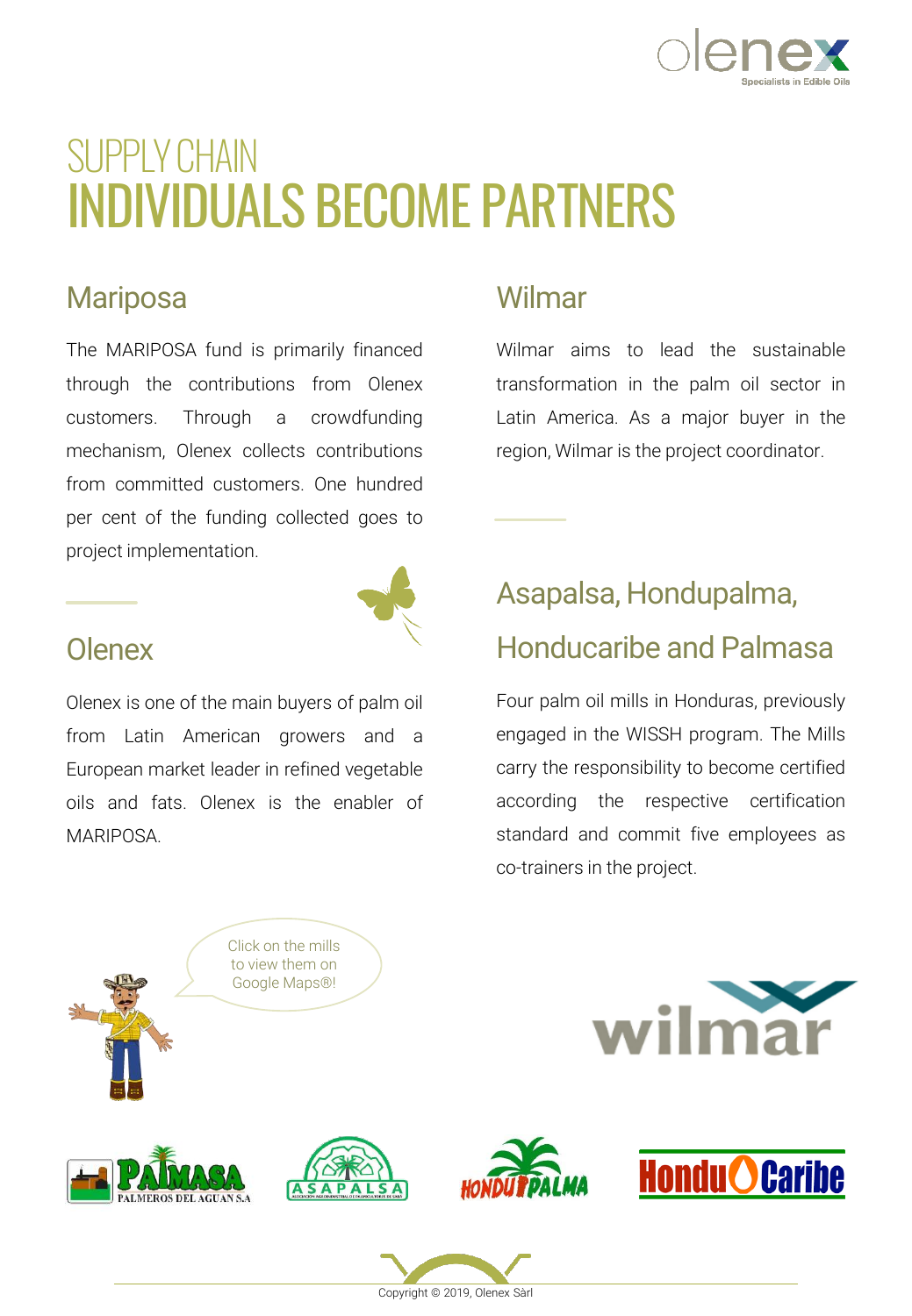

# DELIVERABLES

- *1. Approximately 1800 oil palm smallholder farmers receive training on sustainable palm production. Out of this number, we aim to have 900 become certified producers.*
- *2. Guidelines for group managers.*
- *3. Training sessions.*
- *4. Risk Management tools.*
- *5. Sustainability assessment and certification (pre-) audits.*





*We wish to highlight that certifying smallholder farmers on the ISCC or RSPO certification standard is very ambitious. The success partially depends on the timely finalisation of the RSPO Independent Smallholder (ISH) Certification and Group Certification (GC) for Growers documents. Nevertheless, we aim high and set an ambitious target!*

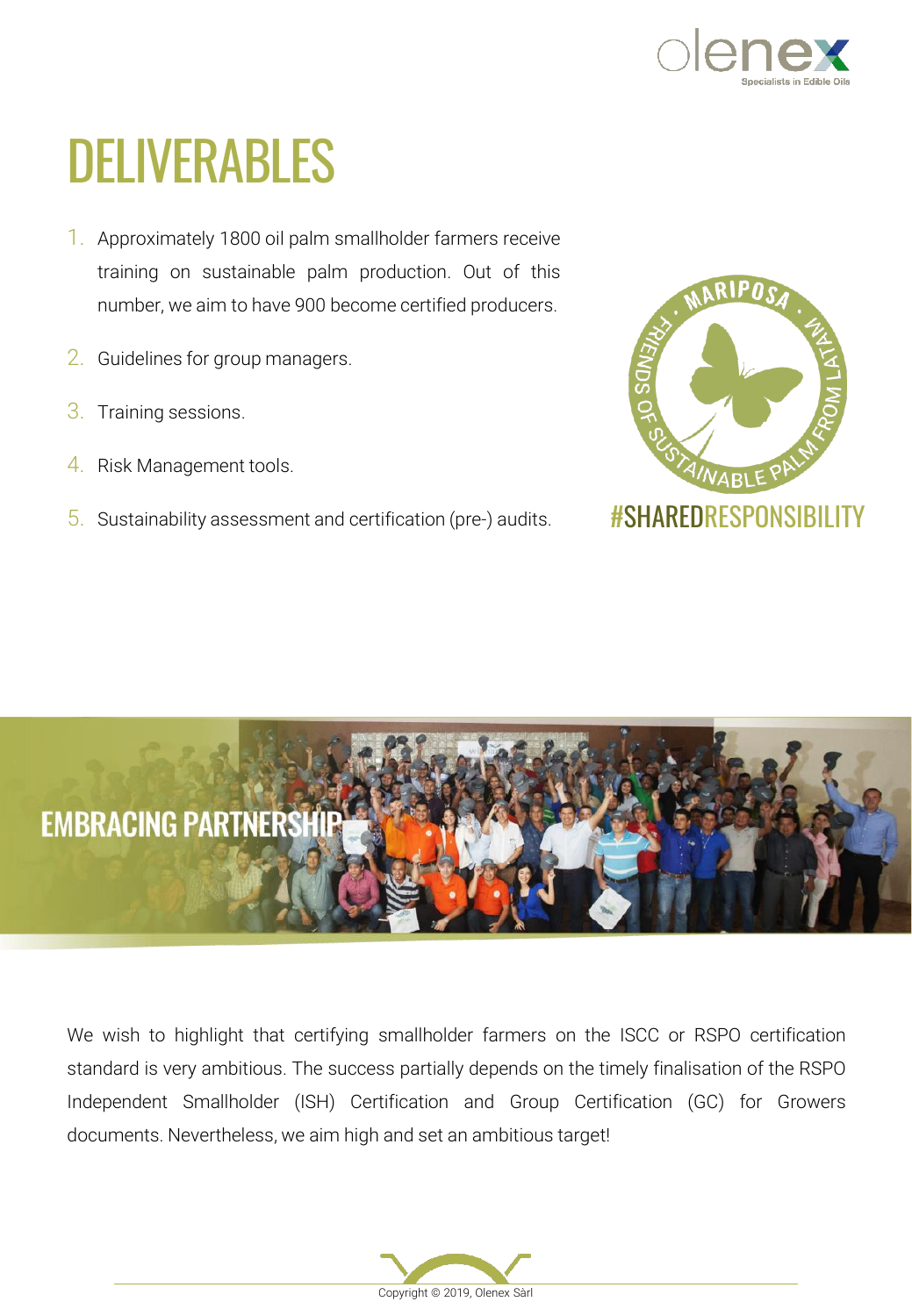

#### **Colophon**

| Copyright © 2019, Olenex Sàrl |                   |
|-------------------------------|-------------------|
| Author:                       | Nepomuk Wahl      |
| Edition:                      | #1                |
| Design & Layout:              | Joost van Leeuwen |

### **Disclaimer**

*Nothing in this publication can be reproduced or publically displayed without specific prior approval by Olenex Holdings B.V. or Olenex Sàrl. Logos, photos and other images have been used for general information purposes only and are the property of their respective owners. Olenex upholds the highest possible security measures in order to provide information in the safest way. However the means of communication do not warrant that the means are free of viruses or other harmful components. The use of the means is at risk of the receiving user.*

W